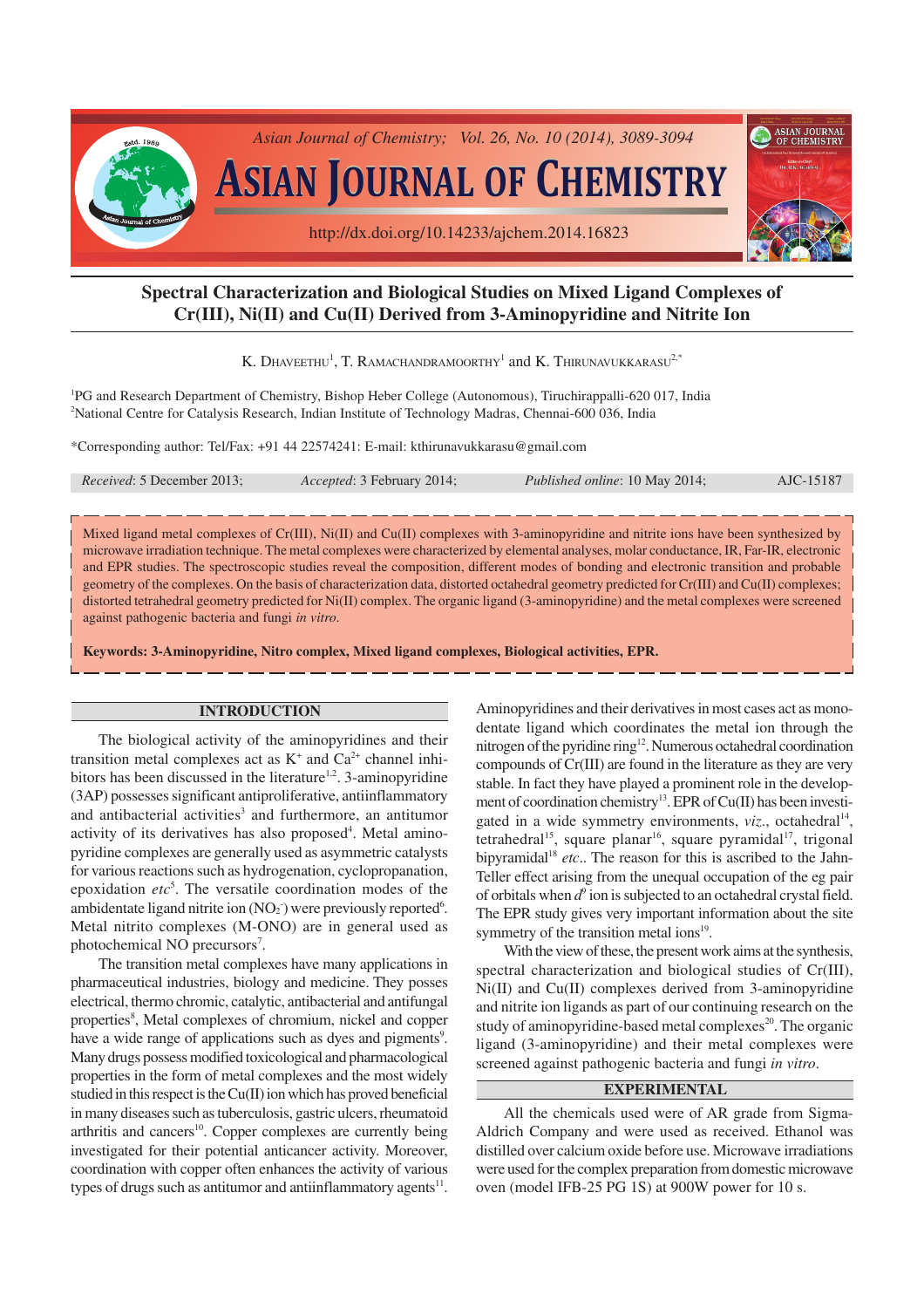**Synthesis of chromium(III) complex (1):** An ethanolic solution (20 mL) of 3-aminopyridine (0.56 g, 6 mmol) was mixed with an ethanolic solution (20 mL) of  $CrCl<sub>3</sub>·3H<sub>2</sub>O$ (0.42 g, 2 mmol) were irradiated in a microwave oven for about 10 seconds. The resulting green solution was then added with ethanolic solution (20 mL) of sodium nitrite (0.40 g, 6 mmol) and irradiated for about 10 s.The resulting mixture was kept unaltered, the pale green coloured complex was separated out after a few hours. It was filtered, washed with cold ethanol and dried in a vacuum desiccator over anhydrous calcium chloride.

**Synthesis of nickel(II) complex (2):** An ethanolic solution (20 mL) of 3-aminopyridine (0.37 g, 4 mmol) was mixed with an ethanolic solution (20 mL) of  $Ni(NO<sub>3</sub>)<sub>2</sub>·6H<sub>2</sub>O$  (0.36 g, 2 mmol) were irradiated in a microwave oven for about 10 seconds. The resulting pale blue solution was then added with ethanolic solution (20 mL) of sodium nitrite (0.26 g, 4 mmol) and irradiated for about 10 s. The resulting mixture was kept unaltered, the bluish-green coloured complex was separated out after a few hours. It was filtered, washed with cold ethanol and dried in a vacuum desiccator over anhydrous calcium chloride.

**Synthesis of copper(II) complex (3):**An ethanolic solution (20 mL) of 3-aminopyridine (0.38 g, 4 mmol) was mixed with an ethanolic solution (20 mL) of  $Cu(NO<sub>3</sub>)<sub>2</sub>·3H<sub>2</sub>O$  (0.48 g, 2 mmol) were irradiated in a microwave oven for about 10 s. The resulting blue coloured solution was then treated with ethanolic solution (20 mL) of sodium nitrite (0.28 g, 4 mmol) and irradiated for about 10 seconds. The resulting mixture was kept unaltered, the blue-violet coloured complex was separated out after a few hours. It was washed filtered, with cold ethanol and dried in a vacuum desiccator over anhydrous calcium chloride.

The formation of complexes of CrCl<sub>3</sub>·3H<sub>2</sub>O/Ni(NO<sub>3</sub>)<sub>2</sub>·6H<sub>2</sub>O/  $Cu(NO<sub>3</sub>)<sub>2</sub>·3H<sub>2</sub>O$  with 3-aminopyridine (AP) and nitrite ion in ethanol is presented in the following reactions.

$$
CrCl3·3H2O + 3(3AP) + 3NaNO2 →\n[Cr(3AP)3(ONO)3](1) + 3NaCl + 2H2O (1)\nNi(NO2)2·6H2O + 2(3AP) + 2NaNO2 →\n[Ni(3AP)2(ONO)2](2) + 2NaNO3 + 6H2O (2)
$$

$$
Cu(NO3)23H2O + 2(3AP) + 2NaNO2 \longrightarrow
$$

$$
[Cu(3AP)2(ONO)2](3) + 2NaNO3 + 3H2O (3)
$$

**Physical measurements:** Elemental analyses (carbon, hydrogen and nitrogen) were analyzed using Elementar Vario EL III (Germany) model analyzer. The metal content was estimated by volumetric and Atomic Absorption Spectrometry. Molar conductance were measured in DMF on the Equiptronics, digital conductivity meter, (Model EQ-660), where the cell constant was calibrated with 0.1 M KCl solution and DMF was used as the solvent. The IR Spectra (4000-400 cm<sup>-1</sup>) were taken at 27 ºC using Perkin Elmer spectrometer, model Spectrum X1 in KBr disc and Far-IR spectra were taken at 27 °C using FT-IR Thermo Nicolet (model 6700) spectrometer in which polyethylene was used as calibrant. The electronic spectra were recorded by the diffused reflectance technique on Varian Cary (model 5000) spectrophotometer. The EPR spectra of the solution samples were obtained at room temperature and at liquid nitrogen temperature using BRUKER EMX plus spectrometer on the X-band in the range of 3480 MHz.

**Microbial studies:** Cultures of phytopathogenic (Gramnegative) bacteria such as *Raoultella planticola* (MTCC, 2272), *Shigella flexineri* (MTCC,1457) and *Pseudomonas aeruginosa* (MTCC, 1688) and fungi such as *Aspergillus niger* (MTCC, 961) and *Candida albicans* (MTCC,183) were procured from Microbial type culture collection and gene bank, Chandigarh,

India and maintained on slants of Potato Dextrose Agar (PDA)

and Nutrient Agar (NA) media. **Antibacterial studies:** The antibacterial and antifungal activities of the ligands (3-aminopyridine and nitrite ions) and their Cr(III), Ni(II) and Cu(II) complexes have been studied by well diffusion technique<sup>21</sup> and Agar plate technique<sup>22</sup>, respectively. The antibacterial activities of the ligand (3-aminopyridine) and its metal complexes against test bacteria *R. planticola*, *S. flexineri* and *P. aeruginosa* at different concentrations were checked by well diffusion technique. Twenty milliliters of sterilized nutrient agar (NA) media was poured in each pettri-dish. After solidification 0.1 mL of test bacteria spreads over the medium using a spreader. The test compounds in measured quantities were dissolved in DMF to get concentrations of 100, 75, 50 and 25 µg mL-1. Using sterile cork borer (6 mm in diameter), four holes were made in each dish, then tested compounds dissolved in DMF were poured into these holes. Finally, the dishes were incubated at 37 °C for 24 h where clear or inhibition zones detected around each hole. DMF was used as a control and streptomycin used as a standard drug under the same conditions for each organism and by subtracting the diameter of inhibition zone resulting with DMF from that obtained in each case, the antibacterial activities can be calculated as a mean of three replicates.

**Antifungal studies:** *A. niger* and *C. albicans* fungi were used as the test organism for which the growth inhibition capacity of the ligand (3-aminopyridine) and its complexes have been screened. According to the agar plate technique, the compounds were directly mixed to the DMF in different (400, 200, 100  $\mu$ g mL<sup>-1</sup>) concentrations. The discs measuring 5 mm in diameter were prepared from Whatman No. 1 filter paper sterilized by dry heat at 140 °C for 1 h. The sterilized discs were soaked with the fungus and were placed on the medium with the help of the inoculum needle. The discs were inverted and kept in an incubator at 27 °C for 72 h. The inhibation zones thus formed was measured (in mm) after 72 h. Chlorothalonil used as commercial fungicide and DMF served as control.

#### **RESULTS AND DISCUSSION**

All the metal complexes are stable under room temperature. The complexes are soluble in DMF and DMSO. On the basis of elemental analyses, the complexes were found to have the composition as shown in Table-1. The molar conductivity values for the mixed ligand complexes in DMF solvent  $(1 \times$  $10^{-3}$  M) were in the range (19.7-22.4)  $\Omega^{-1}$  cm<sup>2</sup> mol<sup>-1</sup> which assigned to be non-electrolytic nature.

**Infrared spectra:** The IR spectral frequency of the ligands  $(3AP \text{ and } NO<sub>2</sub>^-)$  and their metal complexes are given in Fig. 1. The IR spectral evidence concerning the aromatic character of the 3-aminopyridine summarized $^{23}$ . The most typical IR frequency bands of 3-aminopyridine in this study correspond to skeleton vibrations at 1586, 1486, 1439 cm<sup>-1</sup> and out of plane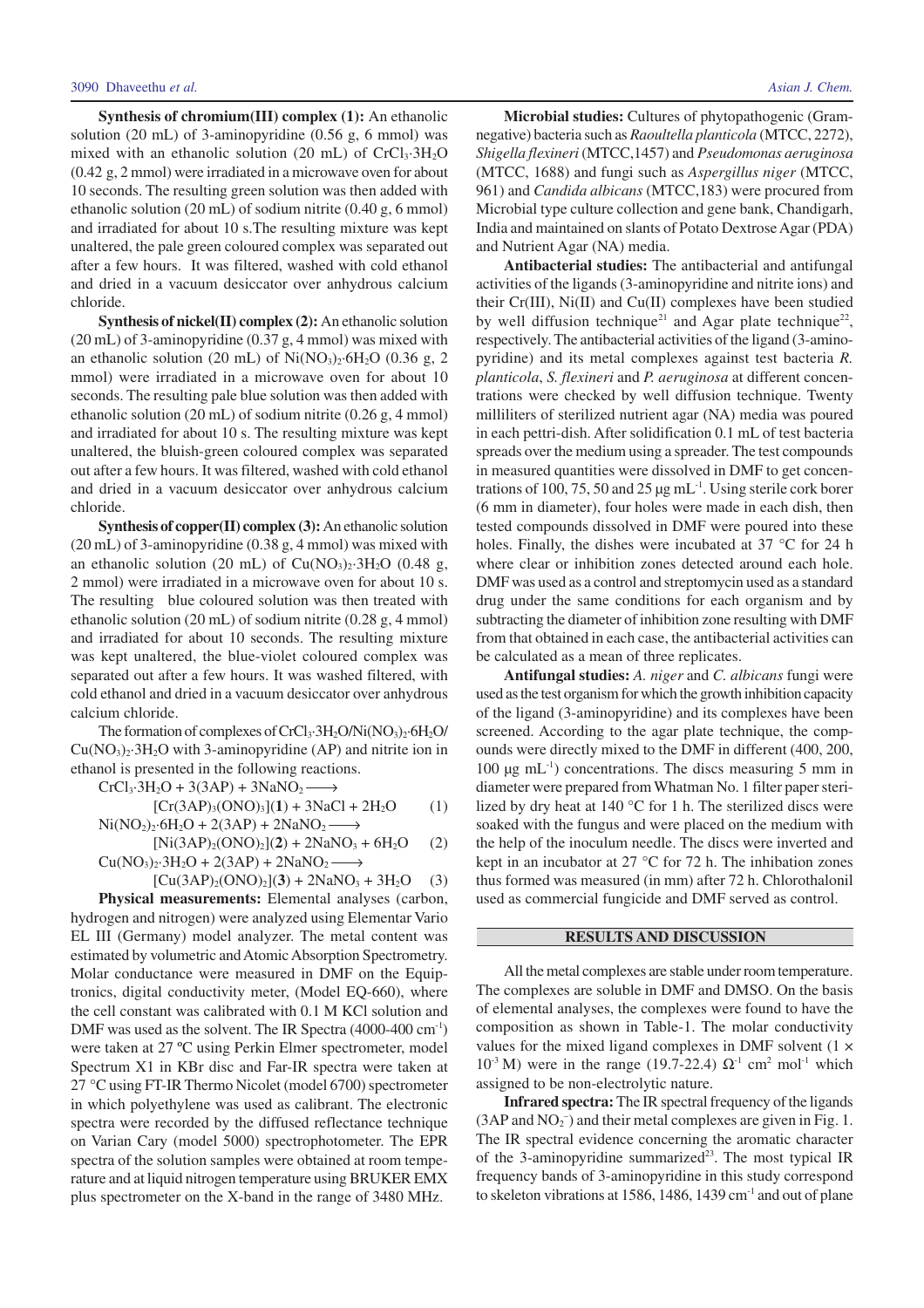Vol. 26, No. 10 (2014)Studies on Mixed Ligand Complexes of Cr(III), Ni(II) and Cu(II) Derived from 3-Aminopyridine and Nitrite Ion 3091

| TABLE-1<br>ELEMENTAL ANALYSES AND MOLAR CONDUCTANCE OF 3-AMINOPYRIDINE AND THE COMPLEXES 1-3 |              |                        |                                        |               |            |               |                                                                      |
|----------------------------------------------------------------------------------------------|--------------|------------------------|----------------------------------------|---------------|------------|---------------|----------------------------------------------------------------------|
|                                                                                              |              | Yield $(\%)$<br>Colour | Elemental analysis (%): Found (calcd.) |               |            |               |                                                                      |
| Compound                                                                                     |              |                        | M                                      |               | Н          | N             | $\Lambda_{\rm m}$ $(\Omega^{-1}$ cm <sup>2</sup> mol <sup>-1</sup> ) |
| $C_5H_6N_2$ (3AP)                                                                            | Pale brown   | $\qquad \qquad -$      |                                        | 63.45(63.83)  | 6.32(6.83) | 29.76 (29.78) |                                                                      |
| $CrC_{15}H_{18}N_9O_6(1)$                                                                    | Pale green   | 76                     | 11.69 (11.82)                          | 39.94 (40.86) | 3.45(3.41) | 28.56 (28.64) | 21.3                                                                 |
| $\text{NiC}_{10}\text{H}_{12}\text{N}_{6}\text{O}_{4}$ (2)                                   | Bluish green | 84                     | 17.35(17.33)                           | 35.58 (35.43) | 3.67(3.54) | 24.72 (24.80) | 22.4                                                                 |
| $CuC_{10}H_{12}N_6O_4$ (3)                                                                   | Blue violet  | 87                     | 18.52 (18.49)                          | 34.86 (34.93) | 3.37(3.49) | 24.41 (24.45) | 19.7                                                                 |

frequencies at 800 and 706 cm-1. In complex **1** skeleton vibrations and out of plane vibrations observed at 1598, 1428, 1422 and 803 cm-1. In complex **2**, the peaks observed at 1487, 1439, 1372 and 800 cm-1 and in complex **3**, peaks observed at 1381 and 807 cm-1 . The peaks at 800, 803 and 800 cm-1 are characteristic for the *meta* substituted aromatic ring of the 3 aminopyridine. The frequency at  $1631 \text{ cm}^{-1}$  corresponds to the NH<sub>2</sub> scissoring mode, which was observed at  $1598 \text{ cm}^{-1}$ for complex **1**, 1625 cm-1 for complex **2** and 1625 cm-1 for complex 3. The NH stretching region (3500-3100 cm<sup>-1</sup>) of the 3-aminopyridine characterized by two bands assigned to the  $v_{\text{asym}}(NH_2)$  and  $v_{\text{sym}}(NH_2)$  bands observed at 3437 cm<sup>-1</sup>. 3-Aminopyridine has two nitrogen atoms, each having lone pair electrons to donate. It is well known that when amino nitrogen atom involved in coordination, a drastic red shift will be observed in NH<sub>2</sub> stretching vibrations ( $\Delta = 150{\text -}200 \text{ cm}^{-1}$ )<sup>24</sup>. Since red shift is not observed in NH<sub>2</sub> stretching vibrations, it is concluded that amino group nitrogen of 3-aminopyridine does not involve coordination in all the studied complexes.



The ring breathing mode observed at  $909 \text{ cm}^{-1}$  in the IR spectrum of micro-crystalline 3-aminopyridine, is observed at 917, 910 and 910 cm-1 in the spectra of **1**, **2** and **3**, respectively. This mode is known to be very sensitive to co-ordination of pyridine ring from endocyclic nitrogen lone pairs and increases in wave number on the co-ordination strength. Thus, it is concluded that ring nitrogen is involved in the coordination in the complexes studied. The nitrite group  $(NO<sub>2</sub>)$  has three fundamental modes at 1358, 1262 and 838  $cm<sup>-1</sup>$  which are all active with infrared region. Upon coordination, the band positions are shifted as compared to the free nitrite ion frequencies. The shift exhibited by the asymmetric and symmetric stretching frequencies are used to indicate the mode of bonding of the

nitrite group, whether it is coordinated through nitrogen atom (nitro) complex or through the oxygen atom (nitrito) complex 25 .

In case of nitrito complexes, both  $v_{asym}(NO_2)$  and  $v_{sym}(NO_2)$ are at lower or higher values than the free nitrite ion frequencies<sup>26</sup>. The N-O bending band appears in the region between 850 and 750 cm-1 . The absorption bands observed at 560-500 and 467-410 cm<sup>-1</sup> are attributed to  $v(M-N)$  and  $v(M-O)$ , respectively<sup>27</sup>. The  $v(M-N)$  stretching frequency also exhibited in the range of 290-230 cm<sup>-1 28</sup>. The presence of wagging mode  $\rho_w$  at 640 cm<sup>-1</sup> is the evidence for the nitro complexes<sup>29</sup>. But in our studied complexes **1**, **2** and **3**, no bands assignable to wagging  $\rho_w$  for the pale green coloured complex 1, bluish green complex **2** and blue-violet complex **3**. From the literature, all the nitrito complexes exhibit absorption bands in the 370-340 cm-1 region due to the M-ONO<sup>30</sup> which were observed in **1**, **2** and **3**. Thus, all the prepared complexes are nitrito in nature.

**Magnetic moment and electronic spectra:** The electronic spectra **1**, **2** and **3** complexes are given in Fig. 2. The solid diffused reflectance spectra of **1** show three bands at 15974 cm<sup>-1</sup> (v<sub>1</sub>), 22124 cm<sup>-1</sup> (v<sub>2</sub>) and 39063 cm<sup>-1</sup> (v<sub>3</sub>). These bands can be assigned to the transitions  ${}^4A_{2g(F)} \rightarrow {}^4T_{2g(F)}$ ,  ${}^4A_{2g}(F) \rightarrow$  ${}^{4}T_{1g(F)}$  and  ${}^{4}A_{2g(F)} \rightarrow {}^{4}T_{1g(P)}$ , respectively. At room temperature, Cr(III) complex show magnetic moment corresponding to three unpaired electrons *i.e.*, 3.74 B.M<sup>31</sup>., in good agreement with that expected for octahedral Cr(III) complexes. The solid diffused reflectance spectra of **2** show broad peak around 15267 cm<sup>-1</sup>( $v_1$ ) with shoulder around 19608 cm<sup>-1</sup>( $v_2$ ), assigned to  ${}^{3}T_{1(F)} \rightarrow {}^{3}T_{2(F)}$  and  ${}^{3}T_{1(F)} \rightarrow {}^{3}T_{1(P)}$  transition probably indicating distorted tetrahedral geometry around nickel(II). The magnetic moment value 2.92 BM further supports a distorted tetrahedral environment around the Ni $(II)$  ion<sup>32</sup>.

The solid diffused reflectance spectra of **3** show three bands at 18182 cm<sup>-1</sup> (v<sub>1</sub>), 27778 cm<sup>-1</sup> (v<sub>2</sub>) and 39216 cm<sup>-1</sup> (v<sub>3</sub>), respectively, suggesting an octahedral structure<sup>33</sup>. These bands can be assigned to the transitions  ${}^{2}B_{1g} \rightarrow {}^{2}A_{1g}$  (d<sub>x2-y2</sub>  $\rightarrow$  d<sub>z</sub>2),  ${}^{2}B_{1g} \rightarrow {}^{2}B_{2g}$   $(d_{x^{2}\nu^{2}} \rightarrow d_{zy})$  and  ${}^{2}B_{1g} \rightarrow {}^{2}E_{g}$   $(d_{x^{2}\nu^{2}} \rightarrow d_{xz}, d_{zy})$ , respectively. The broadness of the bands is due to Jahn-Teller distortion which results from an odd number of electrons in the  $d_{x^2-y^2}$  orbital<sup>34</sup>. The magnetic moment (1.91 BM) for the compound is higher than the spin only value for the copper ion, suggesting the presence of some orbital contribution to the magnetic moments.

**Ligand field parameters:** Inter electronic repulsion is expressed in terms of the Racah parameters B and C (Table-2). The parameter B is used to evaluate the difference in energy between states of the same spin multiplicity. However, both parameters are necessary for terms of different multiplicity. The energy of the first spin allowed transition directly gives the value of 10 Dq. The Racah parameter 'B' has been calculated from the relation: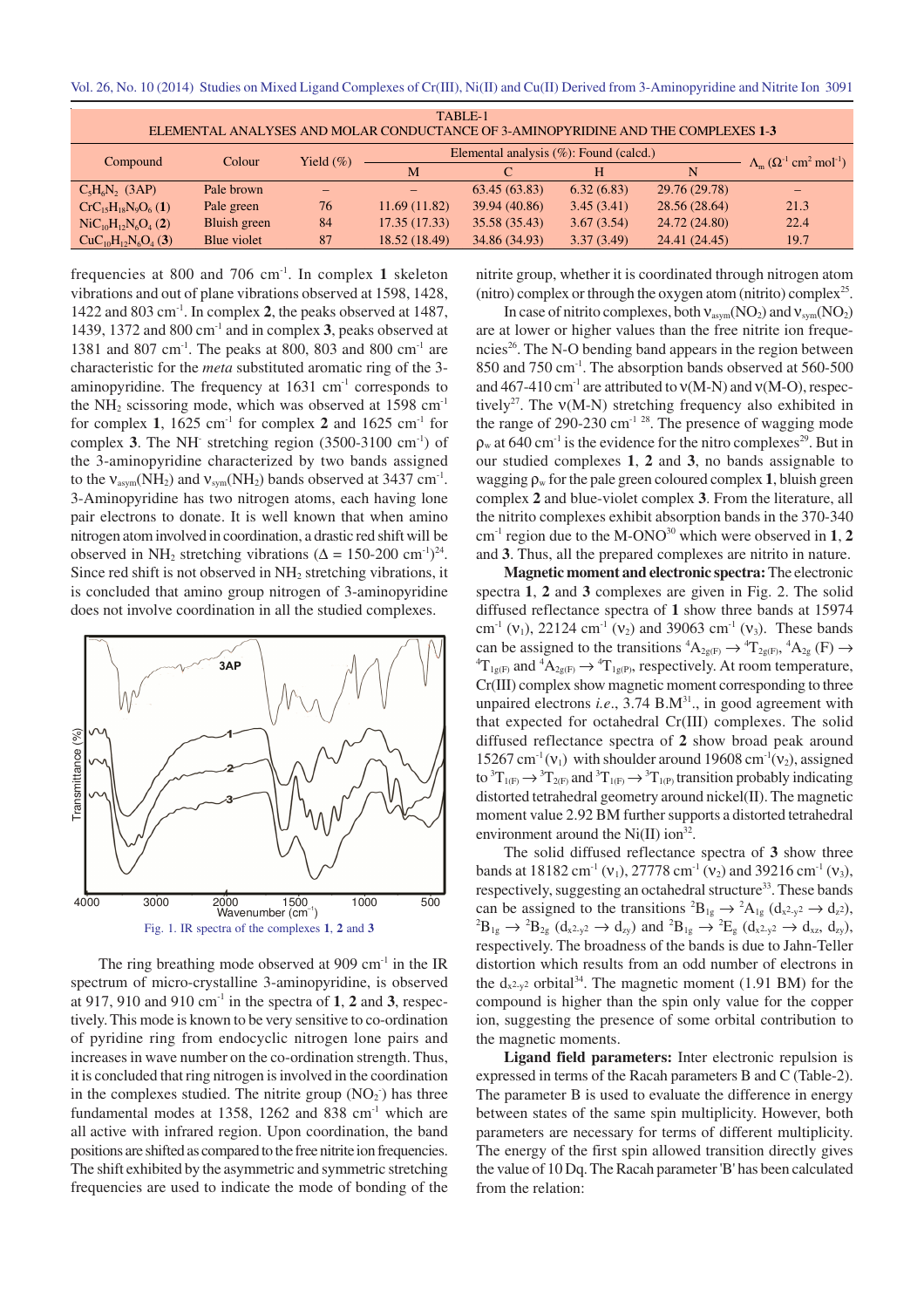| TABLE-2<br>MAGNETIC MOMENT, ELECTRONIC SPECTRAL DATA AND LIGAND FIELD PARAMETERS OF THE COMPLEXES, 1 AND 3 |                       |                           |                                                                                                                                                                                                             |                          |                         |              |                         |           |
|------------------------------------------------------------------------------------------------------------|-----------------------|---------------------------|-------------------------------------------------------------------------------------------------------------------------------------------------------------------------------------------------------------|--------------------------|-------------------------|--------------|-------------------------|-----------|
| Complex                                                                                                    | Magnetic moment (B.M) | Electronic bands $(cm-1)$ | Possible assignments                                                                                                                                                                                        | $Dq$ (cm <sup>-1</sup> ) | $B$ (cm <sup>-1</sup> ) | <sub>B</sub> | $C$ (cm <sup>-1</sup> ) | $v_2/v_1$ |
|                                                                                                            | 3.74                  | 15974<br>22124<br>39063   | <sup>4</sup> A <sub>2</sub> g(F) $\rightarrow$ <sup>4</sup> T <sub>2</sub> g(F)<br>${}^4A_2g(F) \rightarrow {}^4T_1g(F)$<br><sup>4</sup> A <sub>2</sub> g(F) $\rightarrow$ <sup>4</sup> T <sub>1</sub> g(P) | 1597.4                   | 884.3                   | 0.96         | 3979                    | 1.39      |
|                                                                                                            | 1.91                  | 18182<br>27778<br>39216   | ${}^{2}B_{1}g \rightarrow {}^{2}A_{1}g$<br>${}^{2}B_{1}g \rightarrow {}^{2}B_{2}g$<br>${}^{2}B_{1}g \rightarrow {}^{2}Eg$                                                                                   | 1818.2                   |                         |              |                         | 1.53      |



$$
B = \frac{v_2 + v_3 - 3v_1}{15}
$$
 (4)

where,  $v_1$ ,  $v_3$  and  $v_3$  are the energies of the transitions. The nephelauxetic parameter 'β' obtained by using the relation:

$$
\beta = \frac{\text{B}_{\text{Complex}}}{\text{B}_{\text{Free Ion}}} \tag{5}
$$

According to Jorgenson<sup>35</sup>, decreased  $\beta$  values are associated with a reduction in the nuclear charge on the cation and the smaller charge experienced by the *d-d* electrons. For Cr(III), B free ion =  $918 \text{ cm}^{-1}$ ; C/B = 4.50. The Cr(III) complex have a low Racah parameter 'B' value *i.e*. 884.3 which is 96 % of that of the free ion value  $918 \text{ cm}^{-1}$  and indicates a greater degree of covalency.

The effect of covalence is to reduce the positive charge on the metal ion as a consequence of the inductive effect to the ligand with reduce positive charge, the radial extension of the *d*-orbital increases, this decreases the electron-electron repulsion, lowering the energy of the  $3<sub>p</sub>$  states<sup>36</sup>. The resuting values of the Racah parameter B and the nephelauxetic ratio β suggest low amounts of electron delocalization between the metal and ligands and place the aminopyridine amongst the non  $\pi$ -bonding ligands in the nephelauxetic series<sup>37</sup>.

**EPR spectra:** EPR spectra of **1**, **2** and **3** complexes are given in Fig. 3. EPR spectrum of the polycrystalline complex **1** was recorded at room temperature on the X-band at 9.86 GHz under the magnetic field 3480G (EPR of **2**, **3** also recorded under similar conditions). The parameter g is 1.97 which is well fitted with the predicted value ( $g = 1.98$ ) for the octahedral geometry. The zero field splitting of the state be so large. Therefore, no zero field splitting observed and of may be taken to be isotropic<sup>38</sup>. The EPR spectrum of polycrystal line complex **2** shows the axial parameter g values ( $g = 2.94$ , 2.07 and 1.98) is well fitted with those of the tetrahedral  $Ni(II)$  complex<sup>39</sup> $(g)$  $= 2.64$ , 2.02 and 1.95), which predicts tetrahedral environment around Ni(II) ion.

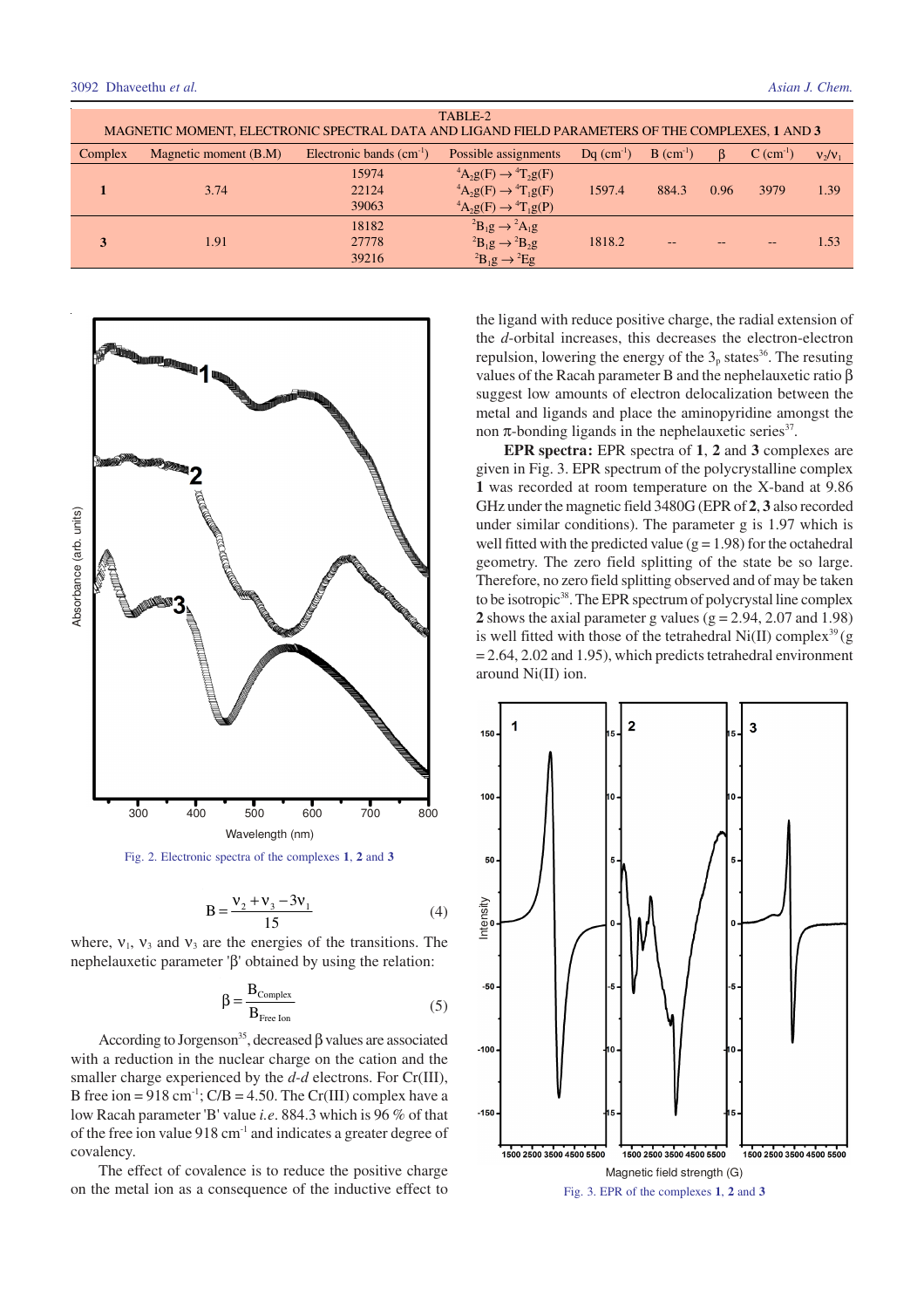The EPR spectrum of polycrystalline complex **3** shows not well resolved anisotropic signal because of static J.T. effect with g average at 2.231, which is consistent with an axially elongated octahedral geometry. The analysis of the spectra give the lande splitting factor g $\| = 2.368$  and g $\bot = 2.118$ . Comparisons of g with the predicted value (g**||** = 2.368 and  $g\perp$  = 2.093) which is relatively good<sup>40</sup>. The anisotropy in g shows the presence of a low symmetry ligand field component. The axial symmetry parameter, *i.e*. G(g||-g⊥) has been calculated. According to Hathaway *et. al*., the G value measures the exchange interaction between metal centers in polycrystalline solids<sup>41</sup>. In present case  $G < 4$ , indicates considerable exchange interaction occurs in the complex. It has also been found that g $|| = 2.368 > g\bot = 2.118$  in accordance with the criterion of Kivelson and Neiman implying the presence of unpaired electron is localized  $d_{x^2-y^2}$  orbital which indicates considerable exchange interaction<sup>42</sup> in the Cu(II) ion characteristic of the axial symmetry 43 . Thus, the complexes **1**, **2** and **3** could be formulated as  $[Cr(3AP)_3(ONO)_3]$ ,  $[Ni(3AP)_2(ONO)_2]$ and  $[Cu(3AP)<sub>2</sub>(ONO)<sub>2</sub>]$ , respectively. Suggested structures of the complexes **1**, **2** and **3** are given in **scheme-I**.



**Scheme-1:** Suggested structures of the complexes **1**, **2** and **3**

**Antibacterial studies:** The antibacterial results (Fig. 4) show that the metal complexes **1**, **2** and **3** are more active than free ligand 3-aminopyridine. From the figure, it is clear that the complex **2** and **3** shows excellent and moderate activity against *R. planticola*, *S. flexineri* and *P. aeruginosa*. The complex **1** shows poor activity against all type of bacteria. The antibacterial activity of all the complexes against *R. planticola* is completely reversed compared to the free ligand, 3-aminopyridine. In complex **1**, the activity is lowered due to the biochemical mechanism. Complexation enhances the activity against *R. planticola*, *S. flexineri*. The enhanced bacterial activity of the ligand on complexation may be explained by the chelation theory. This enhancement in the activity was suggested to be possibly due to an efficient diffusion of the metal complexes



Fig. 4. Antibacterial activities of complexes **1**, **2** and **3** with the free ligand, 3AP against the bacteria, *R. planticola*, *S. flexineri* and *P. aeruginosa*

into the bacterial cell or interaction with the bacterial cell walls<sup>44</sup>. The antibacterial activity of the complexes shows the following order:  $2 > 3 > 1 > 3$ -aminopyridine. In general complexes **2** and **3** show better antibacterial activity than the free organic ligand, 3-aminopyridine. Concentration plays a vital role, when concentration of the complexes increases the activity also increases.

**Antifungal activity:** *Aspergillus niger* and *Candida albicans* fungi were used as the test organisms for which the growth inhibition capacity of the ligand (3-aminopyridine) and its complexes (**1-3**) have been screened (Table-3). From the antifungal activity data, complex **2** shows noble antifungal character against *Aspergillus niger* and complex **3** shows better activity against *Candida albicans*. Complex **1** shows the poor activity towards both the fungi *Aspergillus niger* and *Candida* albicans. The ligand 3-aminopyridine and co-ligand NO<sub>2</sub><sup>-</sup>does

| TABLE-3<br>ANTIFUNGAL ACTIVITY OF LIGANDS (NO <sub>7</sub> , 3-AMINOPYRIDINE) AND THEIR METAL COMPLEXES 1-3 |               |                                                                                |            |       |  |  |
|-------------------------------------------------------------------------------------------------------------|---------------|--------------------------------------------------------------------------------|------------|-------|--|--|
| Compound                                                                                                    | Fungus tested | Fungal growth inhibition (in %) at concentrations ( $\mu$ g mL <sup>-1</sup> ) |            |       |  |  |
|                                                                                                             |               | 400                                                                            | <b>200</b> | 100   |  |  |
| Ligand $(NO2)$                                                                                              | C. albicans   | --                                                                             | --         | --    |  |  |
|                                                                                                             | A. niger      | --                                                                             | $--$       | --    |  |  |
| Ligand $(3AP)$                                                                                              | C. albicans   | 10                                                                             | --         | --    |  |  |
|                                                                                                             | A. niger      | 12.5                                                                           | --         | $- -$ |  |  |
|                                                                                                             | C. albicans   | --                                                                             | --         | --    |  |  |
|                                                                                                             | A. niger      | 37.5                                                                           | 25         | --    |  |  |
| $\mathcal{D}$                                                                                               | C. albicans   | 25                                                                             | --         | $- -$ |  |  |
|                                                                                                             | A. niger      | 50                                                                             | 37.5       | 25    |  |  |
| 3                                                                                                           | C. albicans   | 50                                                                             | 30         | 10    |  |  |
|                                                                                                             | A. niger      | 25                                                                             | 25         | 12.5  |  |  |